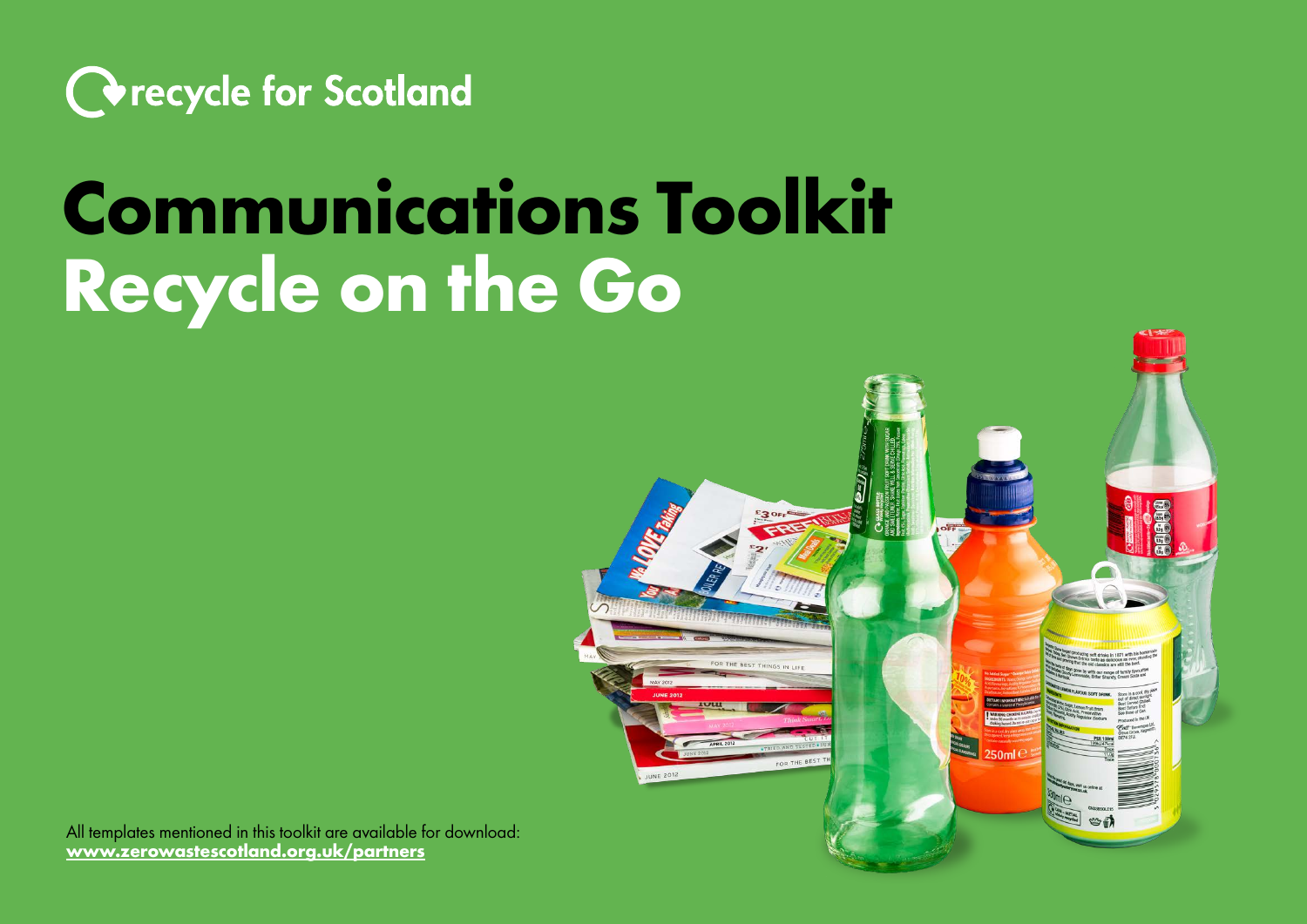## **Contents Introduction 2**

| . .<br>۹<br>×<br>ł<br>c<br>×<br>__ |
|------------------------------------|
|                                    |

| <b>Communications</b><br><b>Messaging</b> |    |
|-------------------------------------------|----|
| <b>Guidance for editing templates</b>     | 7  |
| $-$ Poster                                | 8  |
| - Press adverts                           | 9  |
| - Web banner                              | 10 |
| - Material streams                        | 11 |
| <b>Further support</b>                    |    |

#### **This guide has been produced as part of the UK- wide Recycle on the Go (RotG) activity and contains advice and templates to help you promote a RotG activity in your area, at an event or business.**

Recent research conducted by WRAP showed that people responded better when messages about RotG were applied to posters and media other than recycling units. The results also showed the importance of clearly labelling the recycling units.

To ensure the most effective RotG scheme, two sets of templates have been created for you to adapt to your own needs:

- Promotional templates to help you signpost facilities, reinforce recycling behaviour, and ensure the public know what materials they can recycle and where.
- Point of recycling templates designed to appear on the recycling units themselves and show the target audience which materials can be disposed of in your recycling units.

**Important.** All Recycle for Scotland materials must be printed on recycled stock. Please include the stock's environmental accreditation(s) on the back cover of leaflets or inside the margin on single sided communications, ie. a poster, in a minimum 7pt font size.

For further guidance, please contact the Zero Waste Scotland Communications Team: **support@recycleforscotland.com**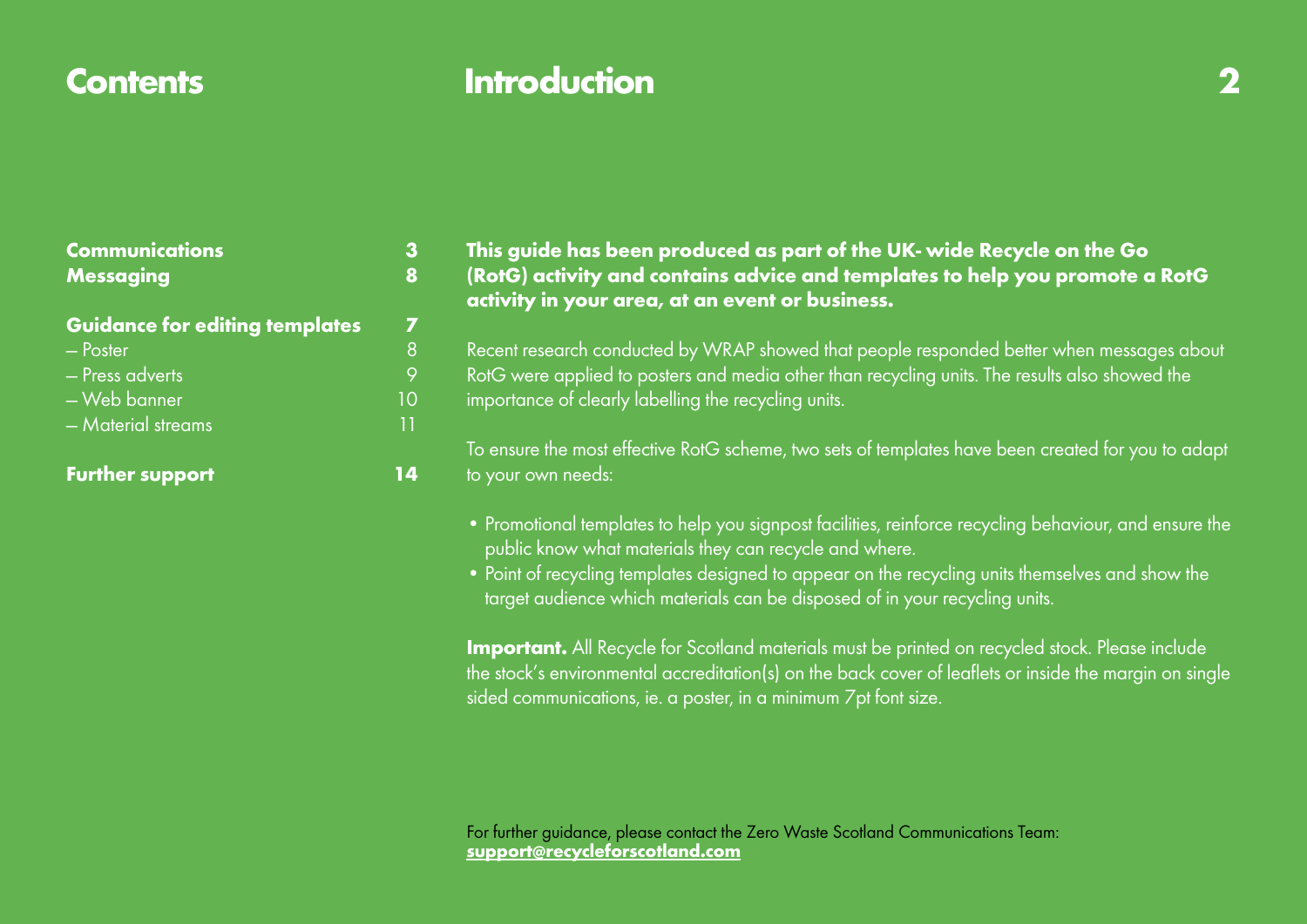## **Communications 3**

**Some communication methods are better at reaching people across a wide area, whilst others are more effective if used in small, discrete areas.**

Here are some top-level suggestions of potential channels for raising awareness of RotG in specific sectors. In all instances you should engage and train your staff on the importance of displaying the correct recycling message. Also ensure you are up to date with the latest accessibility guidelines by visiting the Directgov website: **www.direct.gov.uk**

You'll find more advice on communication within the RotG Technical Guidance – we have also provided some examples here:

| <b>Sector</b> | <b>Potential barriers   Potential channels</b>                                                                                                                                                                                                                                                                                                                                                                                                                                                                                                                                                                                                                                                                                                                                                                 |
|---------------|----------------------------------------------------------------------------------------------------------------------------------------------------------------------------------------------------------------------------------------------------------------------------------------------------------------------------------------------------------------------------------------------------------------------------------------------------------------------------------------------------------------------------------------------------------------------------------------------------------------------------------------------------------------------------------------------------------------------------------------------------------------------------------------------------------------|
| All           | • Know your audience and users of the facilities e.g. disabled<br>consumers, eye-line messages, etc.<br>· Staff training and messaging e.g. email, websites, intranet systems,<br>staff briefings etc.<br>• Consider high-traffic areas and prime locations such as entrances/<br>exits, waiting areas, car parking. Incorporate RotG messages on<br>existing communication materials - consider information screens,<br>ticketing details, announcements, maps etc.<br>• Consider eye-line - additional signage may be more visible<br>placed higher up or on the floor (in addition to on the actual units<br>themselves) so that consumers can find their way to recycling points<br>more easily.<br>• Consider which recycling area you will guide consumers to<br>(there may be more than one such area). |

If you need support developing your communications strategy, please contact: **support@recycleforscotland.com**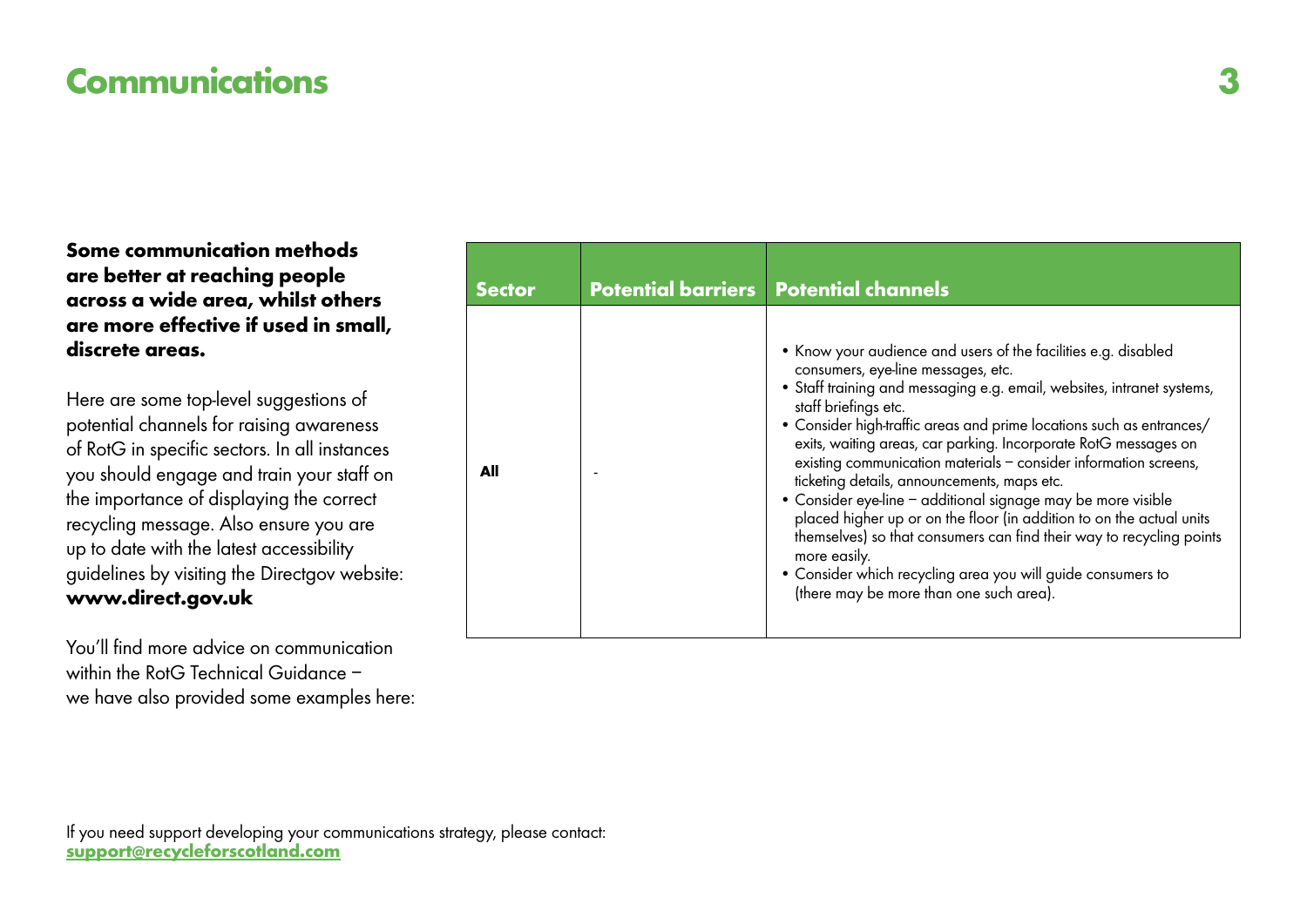## **Communications 4**

| <b>Sector</b>                                  |                                                                                           | <b>Potential barriers   Potential channels</b>                                                                                                                                                                                                                                                                                                                                                                                                                                                                                                                                                                                                                                                                                                                                                                                                                                                                                                                                                                                                                                                                                                                                                                                                                                                                                                                                                                                                                                                                |  |
|------------------------------------------------|-------------------------------------------------------------------------------------------|---------------------------------------------------------------------------------------------------------------------------------------------------------------------------------------------------------------------------------------------------------------------------------------------------------------------------------------------------------------------------------------------------------------------------------------------------------------------------------------------------------------------------------------------------------------------------------------------------------------------------------------------------------------------------------------------------------------------------------------------------------------------------------------------------------------------------------------------------------------------------------------------------------------------------------------------------------------------------------------------------------------------------------------------------------------------------------------------------------------------------------------------------------------------------------------------------------------------------------------------------------------------------------------------------------------------------------------------------------------------------------------------------------------------------------------------------------------------------------------------------------------|--|
| <b>Events</b>                                  | Some potential users<br>will assume that event<br>staff are employed to<br>collect waste. | . Consider messaging about recycling before the event (or via your website) letting the consumer know what to expect about<br>recycling their waste, and also what they can and can't bring to the event to avoid potential waste in the first place, e.g. glass<br>and metal cans at concerts.<br>• Finding opportunities to get involved ahead of events, so that visitors know what to expect, is a good idea – an example of this might<br>be to ask consumers ahead of the event to 'make a pledge' on the event website to recycle when they attend the event. This could<br>ensure that consumers have read the information on recycling, and potentially engaged with it ahead of attending the event.<br>• Add RotG message to staff uniforms.<br>• Consider RotG branded cups, food containers and other consumables at events.<br>• Consider placement of messages on units, for example both 'on top' of the units and also 'on the side', so consumers can see<br>what to put in which unit at various points.<br>• Information for stall holders, traders, exhibitors and caterers e.g. clear guidance on recycling system and process and which<br>bags to use for recycling/residual and where to leave them for collection after the event.<br>. Consider limiting the use of freebies and give-aways as this could result in littering items that are not wanted or desirable.<br>If such items are to be given away at events, ensure they are made from recycled and recyclable material. |  |
| Leisure<br>attractions<br>/venues/<br>academic | Volume of people at<br>peak times leaves little<br>time for individuals to<br>sort waste. | . Use of any communication materials which exist both ahead of consumers travelling to the venue and whilst at the site.<br>. Use of programme ad space to promote RotG ahead of entry to/exit from venue.<br>• Use of notice boards to promote RotG at entry/exit from the site.<br>• Video screens to promote RotG messages during events.<br>• Floor vinyls as directional aids.                                                                                                                                                                                                                                                                                                                                                                                                                                                                                                                                                                                                                                                                                                                                                                                                                                                                                                                                                                                                                                                                                                                           |  |
| Hospitals                                      | Competing with many<br>other posters and<br>messages.                                     | • Focus on point-of material use such as restaurants and waiting areas.<br>• Consider the use of canteen trays and other non-traditional advertising space such as car park tickets.<br>• Incorporate RotG signage with hospital way-finding signs.                                                                                                                                                                                                                                                                                                                                                                                                                                                                                                                                                                                                                                                                                                                                                                                                                                                                                                                                                                                                                                                                                                                                                                                                                                                           |  |

If you need support developing your communications strategy, please contact: **support@recycleforscotland.com**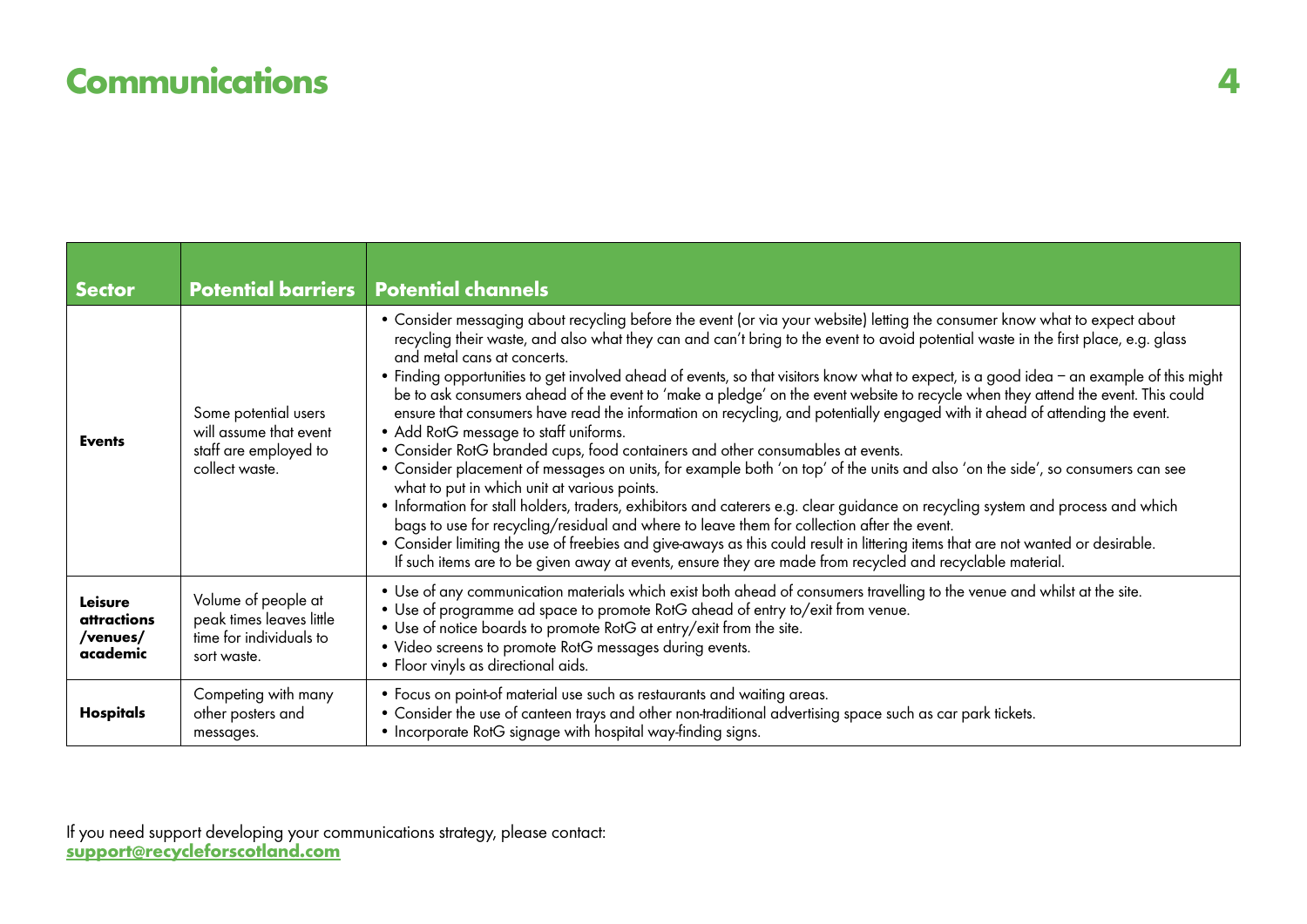## **Communications** cont'd...

| <b>Sector</b>                   |                                                                                                   | <b>Potential barriers Potential channels</b>                                                                                                                                                                                                                                                                                                                                                                                                                                                                                                           |
|---------------------------------|---------------------------------------------------------------------------------------------------|--------------------------------------------------------------------------------------------------------------------------------------------------------------------------------------------------------------------------------------------------------------------------------------------------------------------------------------------------------------------------------------------------------------------------------------------------------------------------------------------------------------------------------------------------------|
| On street /<br>public parks     | Absence of clear<br>signage.                                                                      | • Permanent RotG signposting in city centres - consider banners (i.e. lampposts) and posters, BUT avoid options such as leafleting<br>which may cause littering.<br>• Window vinyls in businesses close to RotG units.<br>• Inclusion of RotG points on city maps - consider maps which may appear in high traffic areas such as train stations/shopping areas<br>etc, also consider if RotG can be included in any existing mobile navigation applications.<br>• Litter-pickers and street cleansing staff - training and messages on the new system. |
| <b>Shopping</b><br>centres      | Advertising space<br>on units is at a premium.                                                    | . Consider existing communication platforms, e.g. plasma information screens, poster space, announcements, maps etc.<br>• Given there may be a number of recycling areas, consider which area is most appropriate to guide consumers to - also consider<br>exit points and car parks.<br>• Work with commercial organisations to sponsor RotG unit signage.<br>• Work with commercial organisations to communicate RotG messages into advertising messages.                                                                                            |
| <b>Transport</b><br><b>hubs</b> | Time pressure on users<br>when passing through<br>the site catching buses,<br>planes, trains etc. | • Consider use of advertising space such as platform posters, bus/train/tram interior panels and seat-back panels.<br>• Addition of RotG messages on ticket websites and tickets.                                                                                                                                                                                                                                                                                                                                                                      |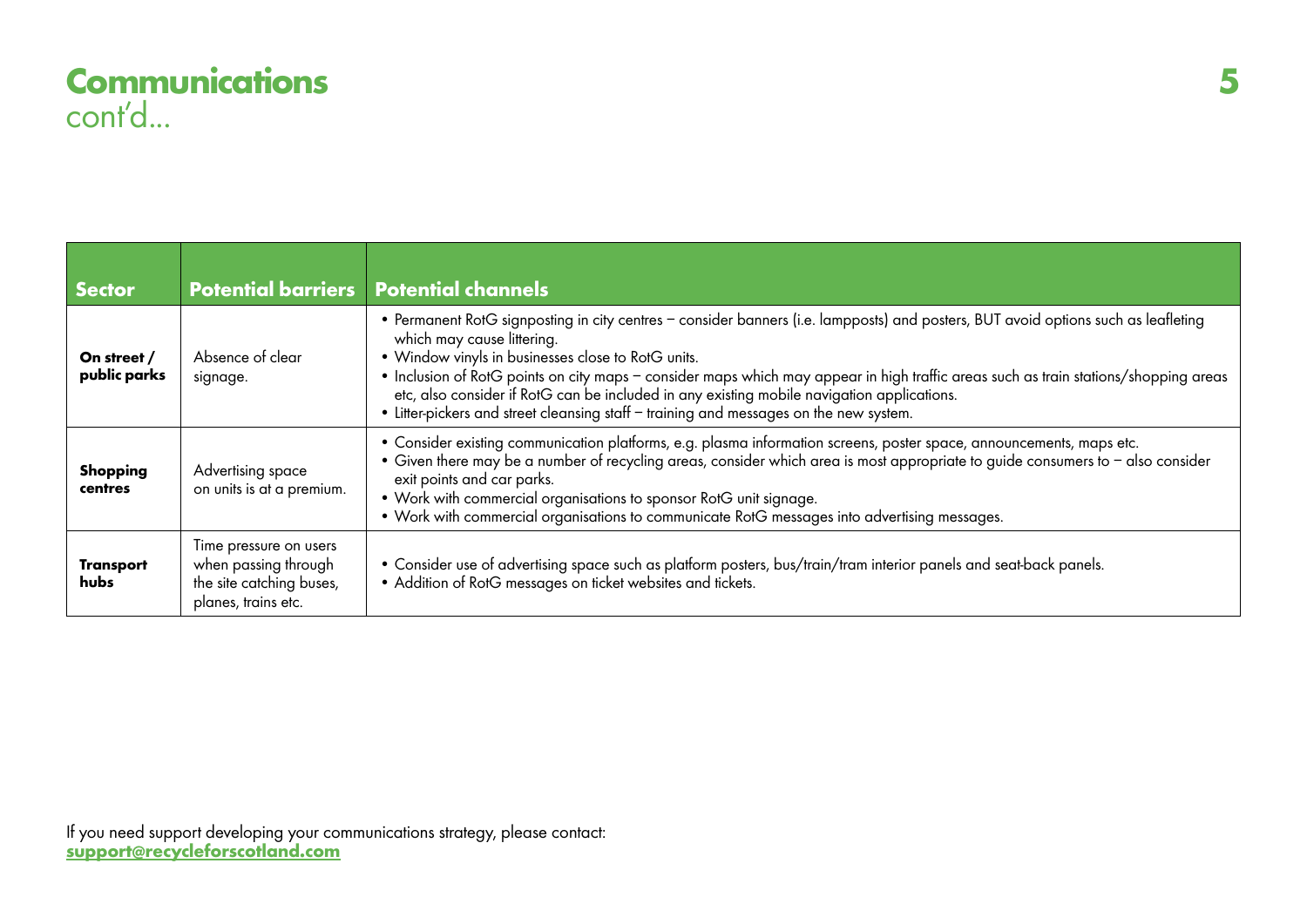## **Messaging**

**The messaging applied to the templates is simple, it signposts what can be recycled through your Recycle on the Go (RotG) facilities.**

The templates are for you to modify, including your preferred messaging. The messages shown on the templates in section 1 of this document are purely examples. If you have purchased the brand font you can change these to fit with your own organisation.

Messages can also be changed according to the materials you are collecting (and only in accordance with this guide), the needs of your own corporate messaging, and the stage you are at with your RotG activity.

#### **1 New activity**

Consider a simple message on the availability of a new activity within your premises or location e.g. You can now recycle your drinks cans, bottles and paper with us!

#### **2 Existing activity**

Consider directional messaging or reward-style messaging to ensure users are aware of new facilities and to encourage continued use of the service.

e.g. Thank you for recycling your drinks cans, bottles and paper at our in-store recycling points.

#### **3 Established activity**

Consider additional messaging, such as facts on how waste is transformed once it has been recycled, to illustrate the wider benefits of RotG e.g. Our old drinks cans become new drinks cans in just six weeks!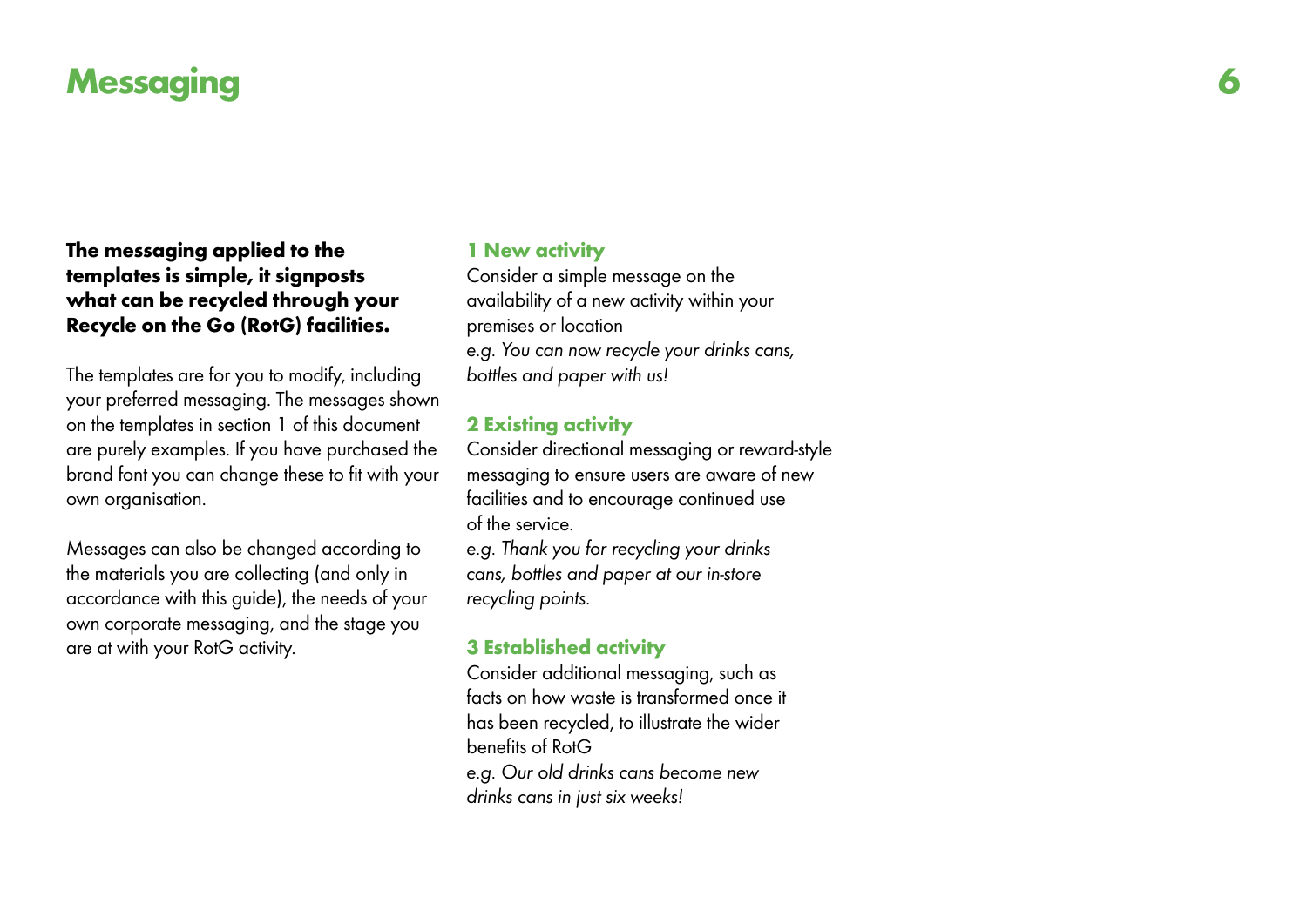# **Gu idance for editing te mplates**

All templates mentioned in this toolkit are available for download at: www.zero[wastescotland.o](www.zerowastescotland.org.uk/partners) rg.uk/partners

Other useful guides to download from the Partners site include:

- Recycle for Scotland b rand guidelines providing guidance on using RfS branding, colour palette, typography and imagery.
- Household Recycling Service Change Communications Guidance to help Scottish local authorities communicate wit h householders specifically about changes to their waste and recycling services that relate to implementing the Code of Practice (CoP) for the Household Recycling Charter.
- Guidance on recycling terms for communicating with householders terminology to help ensure a standardised approach to communicating waste and recycling to householders.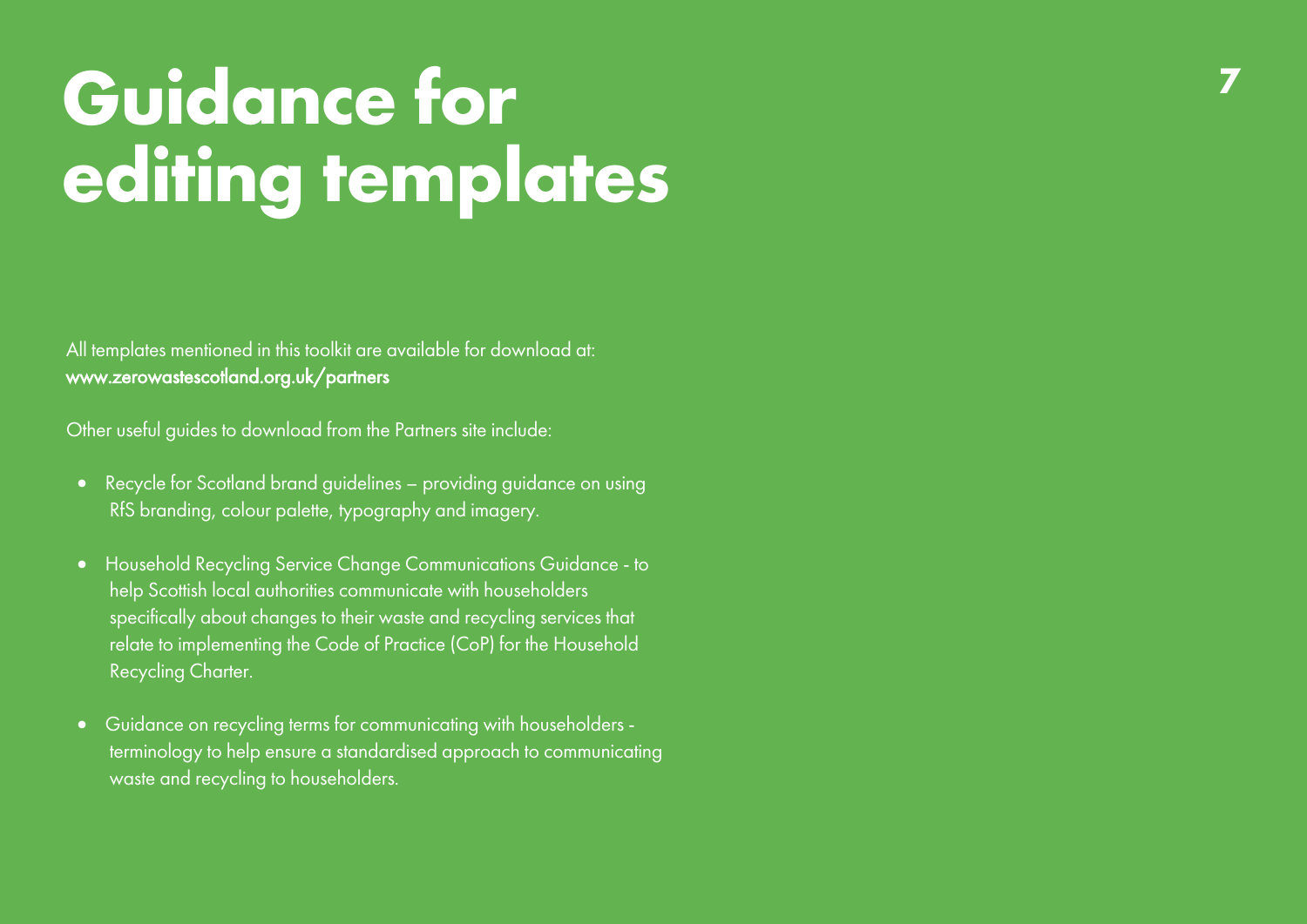### **Poster 8**

The look and feel of the materials reflects the Recycle for Scotland brand. They are designed to be fully editable to suit your requirements.

This template can also be scaled and used as a portrait press advert.



## **O**recycle for Scotland **You can now recycle more, on the go... Look out for these symbols on our recycling bins. Please recycle. Glass Plastic bottles Drink cans Paper recycle**for**scotland**.com **Local Authority Branding**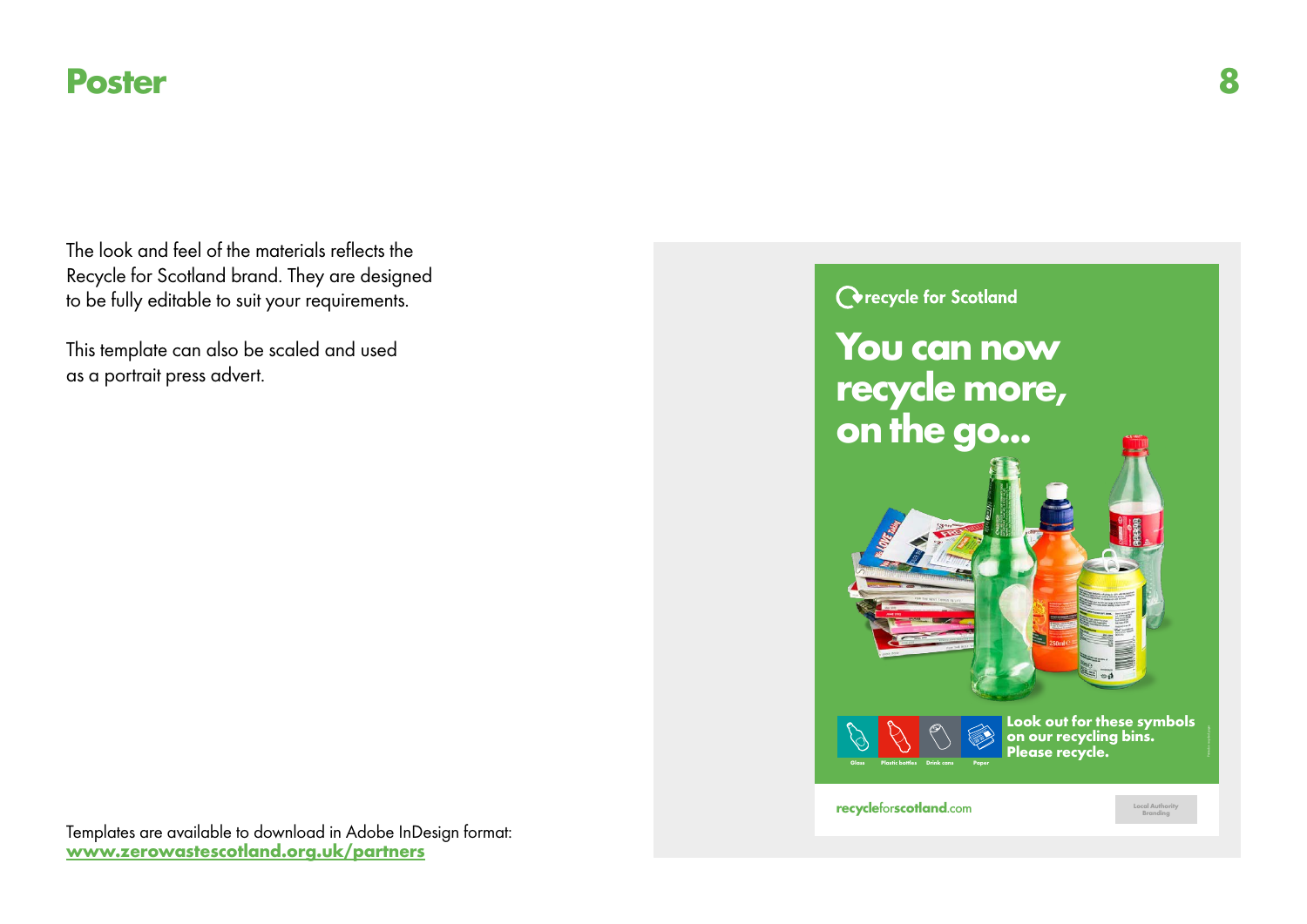## **Press adverts 9**

**O**recycle for Scotland **You can now recycle more, on the go... Look out for these symbols on our recycling bins. Glass Plastic bottles Drink cans Paper Please recycle. recycle**for**scotland**.com **Local Authority Branding**

Templates are available to download in Adobe InDesign format: **www.zerowastescotland.org.uk/partners**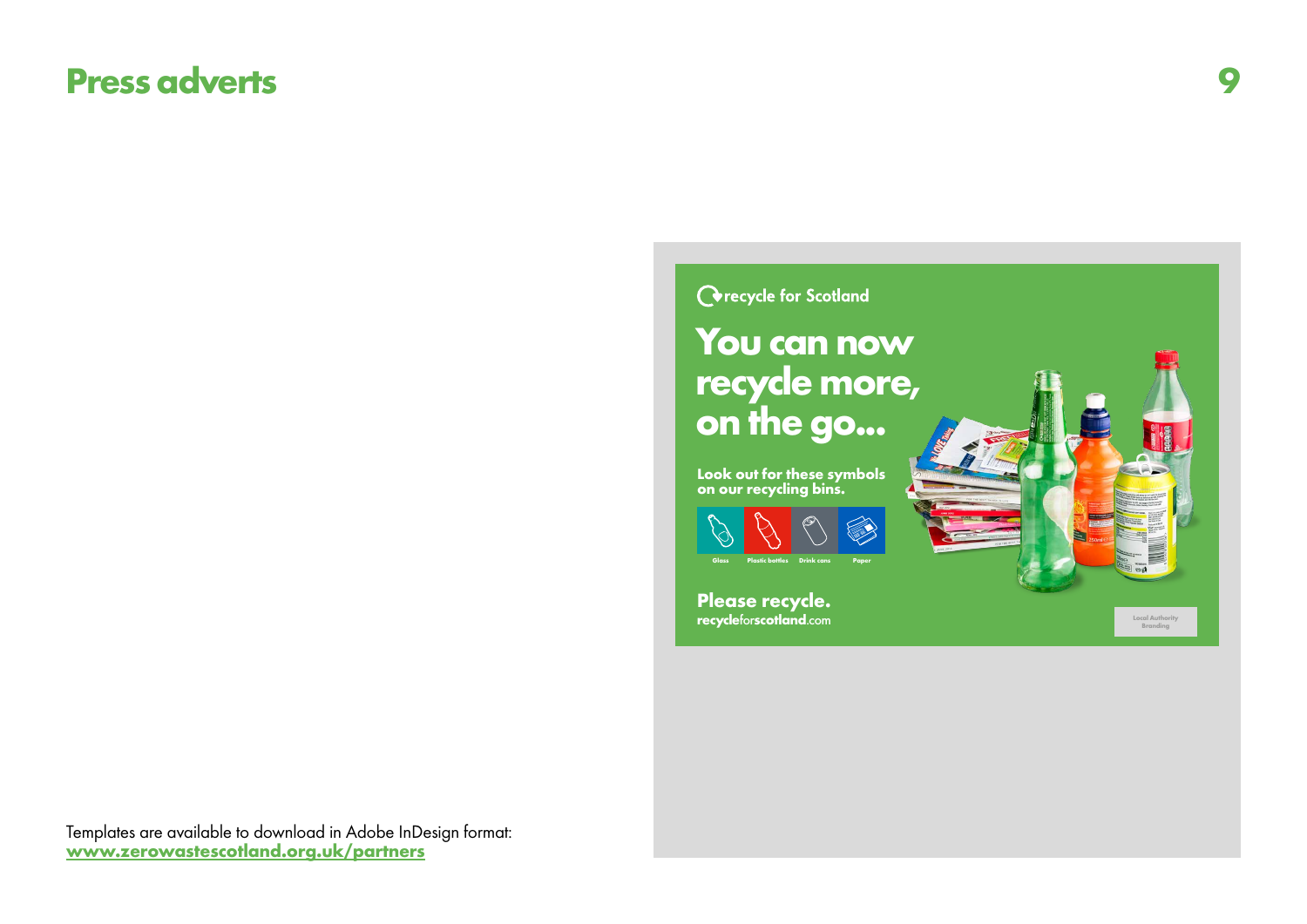### **Web banner Animated**



**You can now recycle more, on the go...**



**Thank you for recycling...**

**O**recycle for Scotland

**Don't let a good thing go to waste.**

Templates are available to download in Adobe InDesign format: **www.zerowastescotland.org.uk/partners**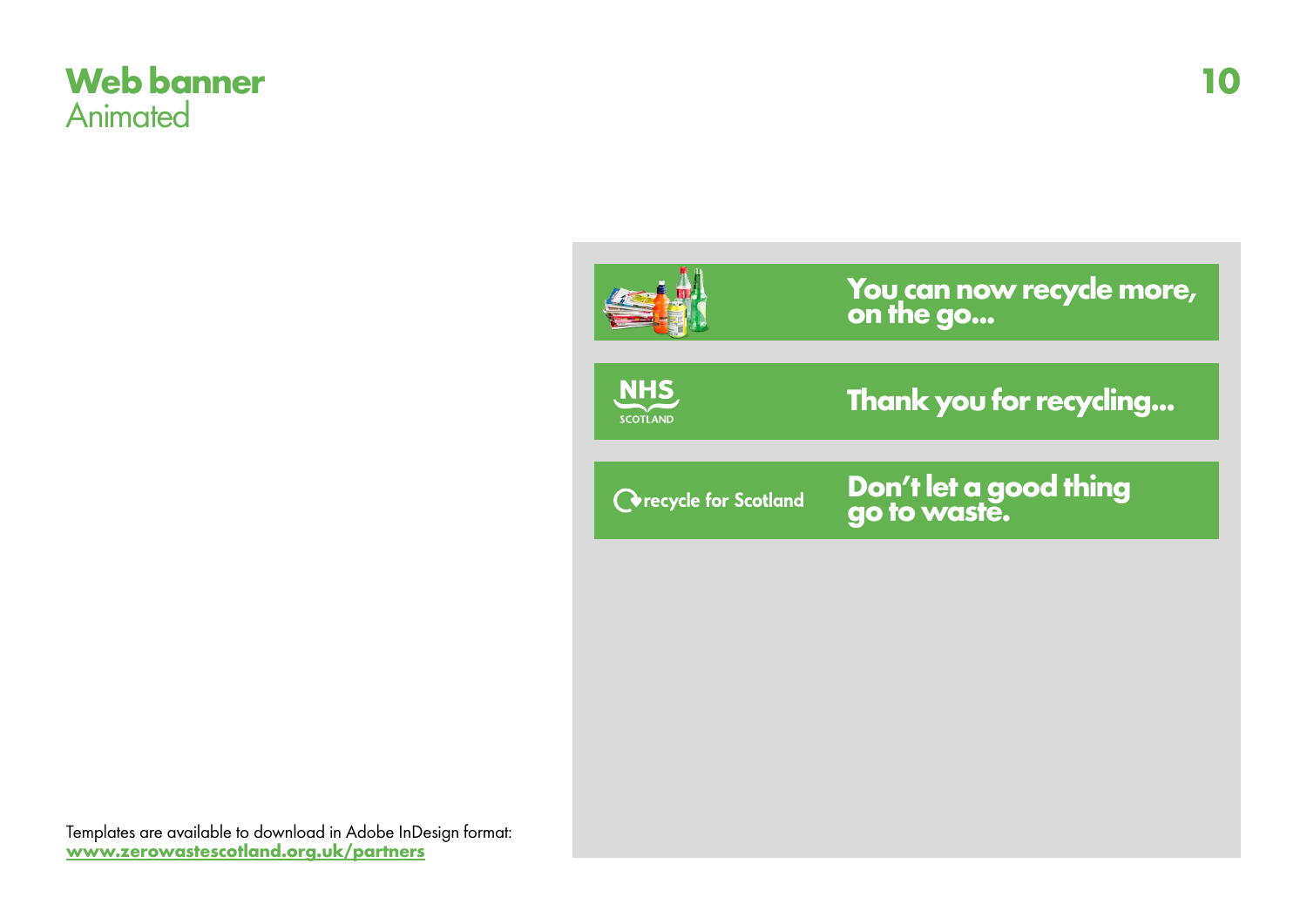

These are the four core icons which can be used for single material units on RotG units.

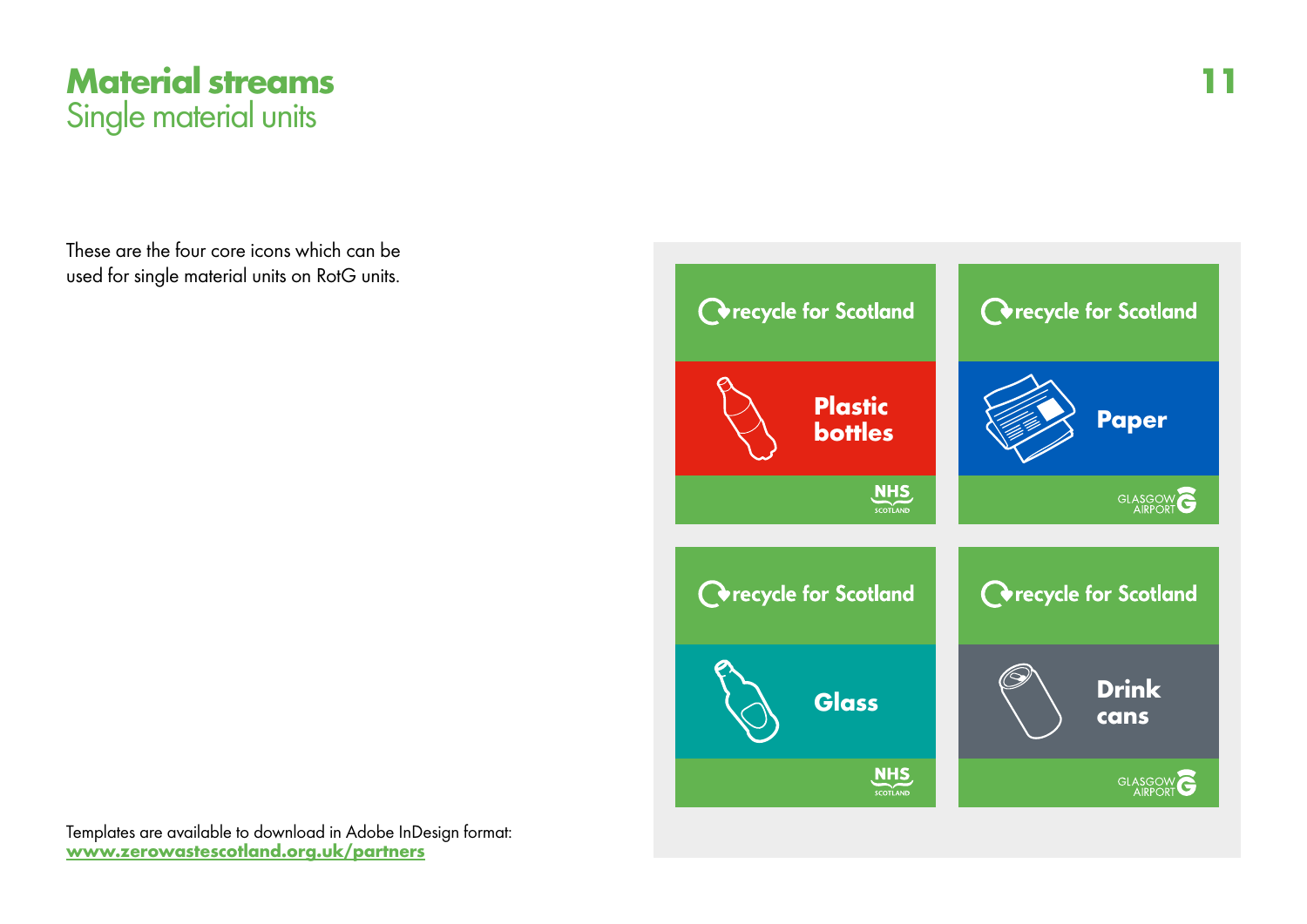

The icons can be stacked to work on signage detailing multiple material streams.

It is common for event activities to collect their materials in three streams:

- Food (sometimes with compostable packaging)
- Mixed recycling (items which can be recycled like plastic bottles and drinks cans)
- General waste (items which cannot be recycled)

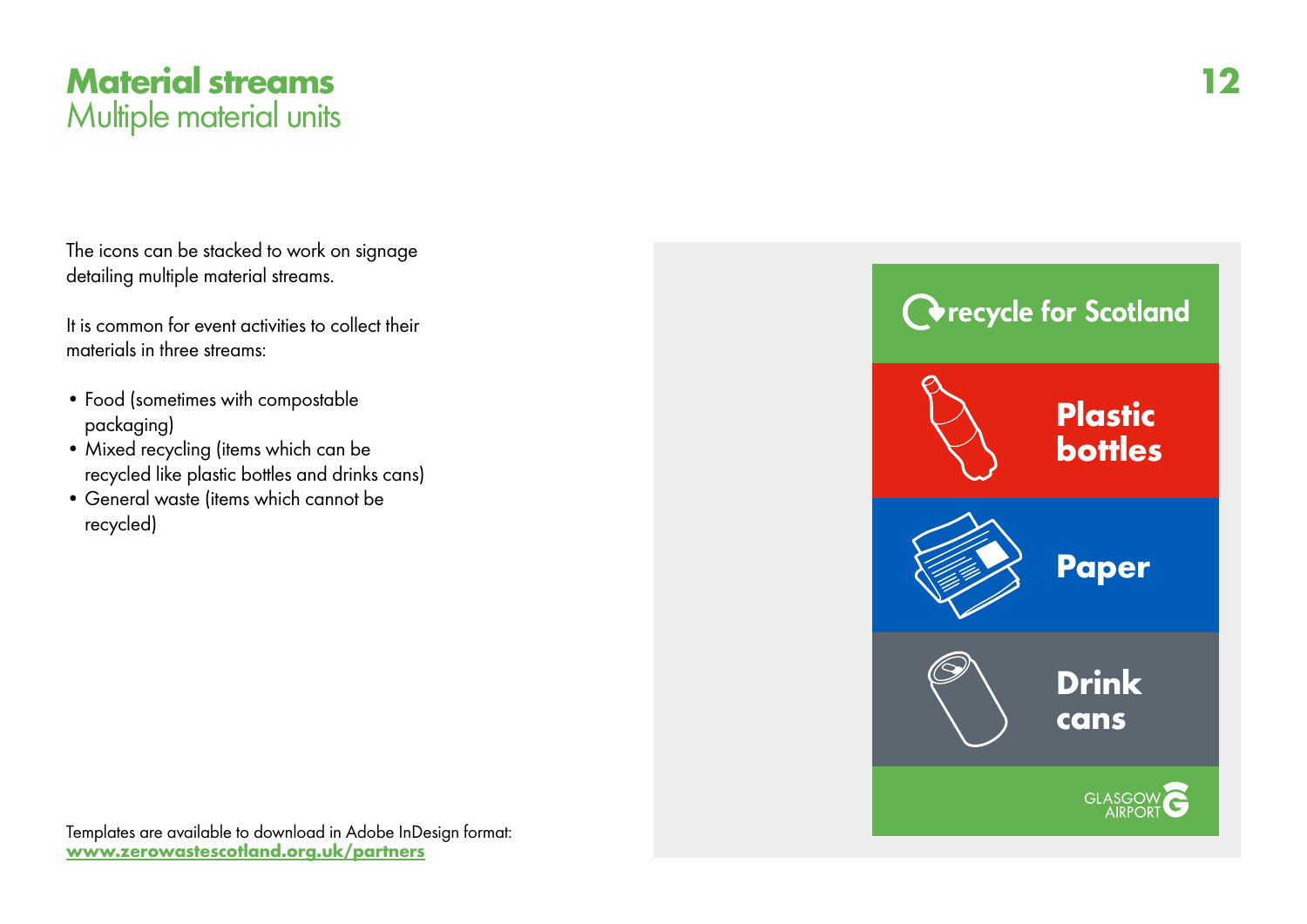## **Material streams <sup>13</sup>** Icon variations

The following material stream icons are available for commonly collected materials.

Where the item being collected is made from another material the description should change accordingly and the correct material stream colour should be used. For example if knives and forks provided at your event are compostable the knife and fork material icon should state 'compostable knives and forks' and the colour should be orange.

If the icon your require is not in this guide please email us: support@recycleforscotla nd.com

**Drinks cans Paper Cardboard coffee cups Paper and cardboard Plastic knives and forks Plastic coffee cups Non-recyclable coffee cups Glass Food waste Food and compostable packaging Plastic bottles Compostable knives and forks General waste**

Templates are available to download in Adobe InDesign format: **www.zerowastescotland.org.uk/partners**